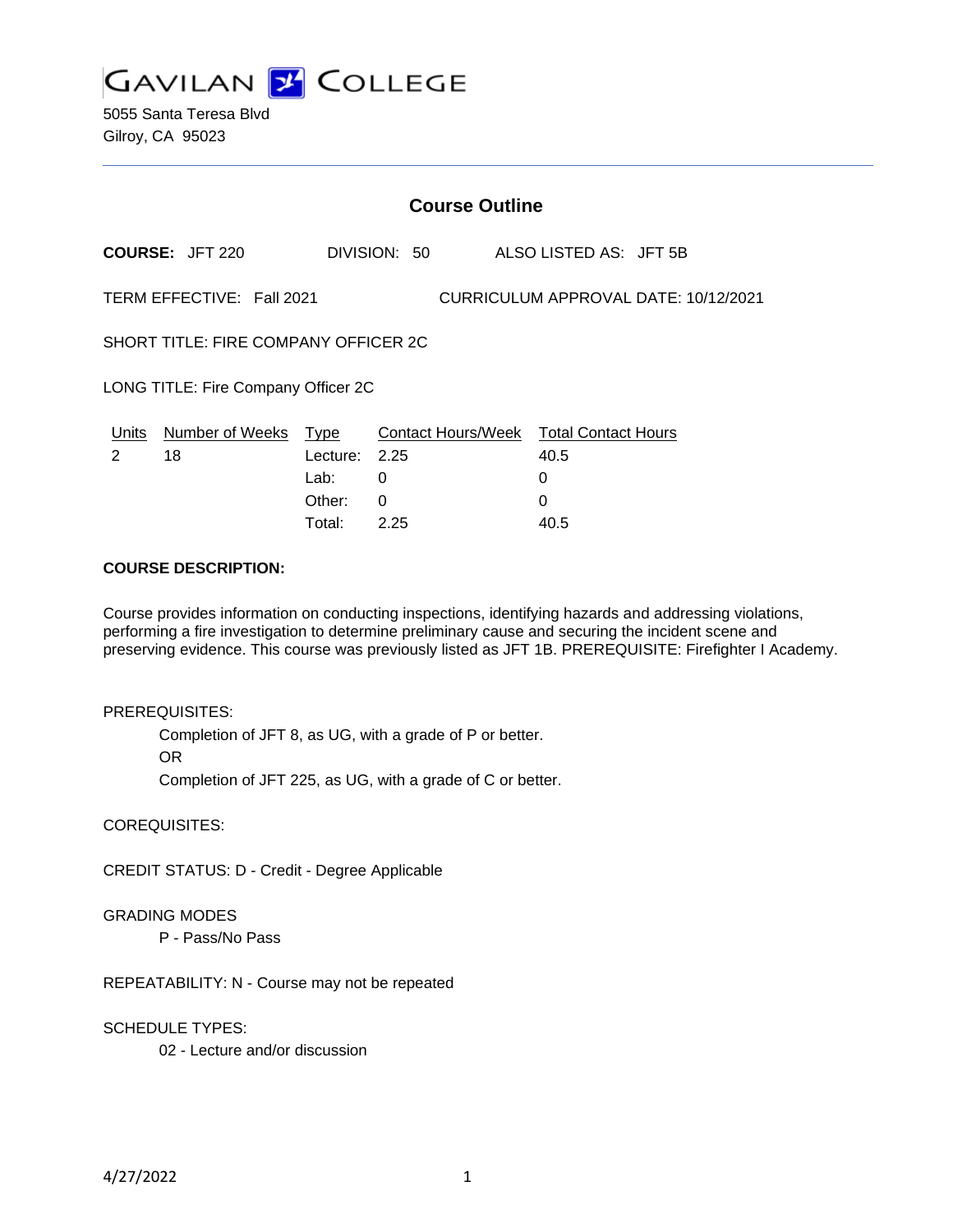# **STUDENT LEARNING OUTCOMES:**

By the end of this course, a student should:

1. Identify construction, alarm, detection, and suppression features that contribute to or prevent the spread of fire, heat, and smoke throughout the building or from one building to another and develop an occupancy preincident plan.

2. Describe the wildland-urban interface inspection procedures

### **COURSE OBJECTIVES:**

Students will be able to identify the duties of a company officer level I and, level II company officer.

### **CONTENT, STUDENT PERFORMANCE OBJECTIVES, OUT-OF-CLASS ASSIGNMENTS**

Curriculum Approval Date: 10/12/2021

- I. Unit I: Introduction (1.5 hours)
- 1. Fire Officer Certification Process
- a. Identifying the different levels of certification
- b. Required courses for Level I and Level II
- c. Examination process
- 2. Definition of Duty
- a. Duties of a Company Officer Level I
- b. Duties of a Company Officer Level II
- c. Duties of a Wildland Fire Officer Level I

II. Unit 2: Fire and Life Safety Inspections (23 hours)

- 1. Describing Fire Inspection Procedures
- a. The various occupancies according to the current California Fire Code
- b. Inspection procedures
- c. Fire detection systems
- d. Alarm systems
- e. Protection systems
- f. Identifying fire hazards
- g. Markings and identifications systems for hazardous materials
- h. Applying the appropriate codes and standards
- i. Wildland-urban interface inspection procedures
- 2. Identifying Features that Prevent or Contribute to Fire Spread
- a. Fire Behavior
- b. Five types of building construction
- c. Building construction features
- d. Impact of detection systems and alarms
- e. Codes and ordinances
- f. Purpose of a pre-incident plan
- g. Pre-incident survey process
- III. Unit 3: Fire Investigation (12 hours)
- 1. Securing Incident Scenes
- a. Types of Evidence
- b. Evidence preservation
- c. Establishing perimeters at an incident scene
- 2. Determining the Origin and Cause
- a. Methods used by arsonists
- b. Common causes of fire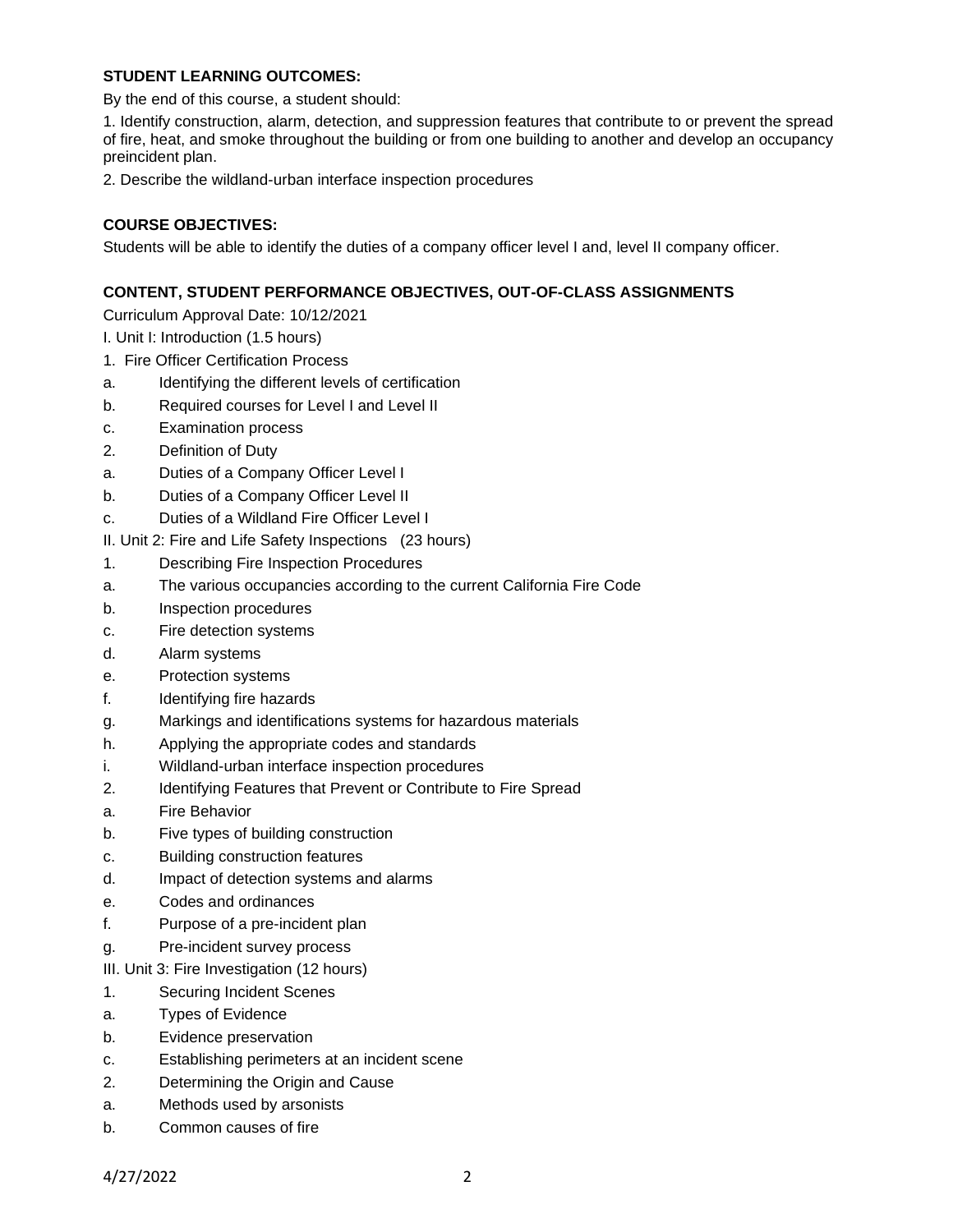- c. Basic fire cause and origin determination
- d. Fire growth and development
- e. Documentation of preliminary fire investigative procedures
- f. Deductive skills

IV. TESTING (3.5 hours)

### **METHODS OF INSTRUCTION:**

Lecture, discussion and demonstrations will serve as the medium of instruction. Audio-visual aids will be utilized as they facilitate meaningful instruction. Regular assignments will be made for out-of-class study and research. Individual guidance will be provided as required.

### **OUT OF CLASS ASSIGNMENTS:**

Required Outside Hours 80 Assignment Description Reading assignments

### **METHODS OF EVALUATION:**

Problem-solving assignments Evaluation Percent 25 Evaluation Description Scenario

Given an incident scene, procedures for securing an incident scene, and equipment and resources, will be able to secure an incident scene with recognizable perimeters, which keep unauthorized persons from restricted areas, and which protect all evidence or potential evidence from damage or destruction. To be evaluated by a SFT instructor.

Writing assignments

Evaluation Percent 25

Evaluation Description

In a written report the student will identify construction, alarm, detection, and suppression features that contribute to or prevent the spread of fire, heat, and smoke throughout the building or from one building to another and develop an occupancy preincident plan.

To be evaluated and graded by a SFT instructor

Objective examinations Evaluation Percent 50 Evaluation Description Exam to be graded by a SFT instructor